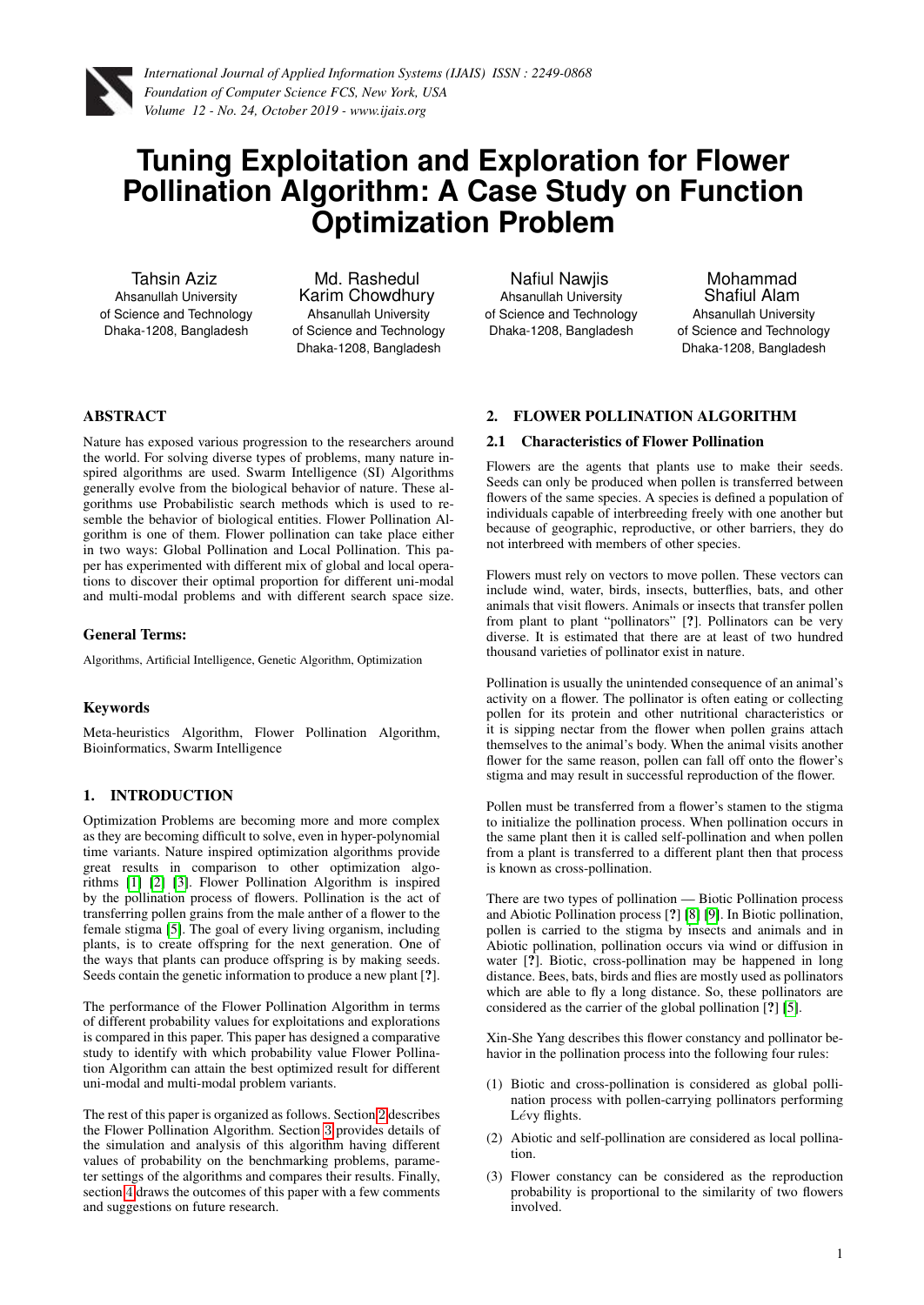

(4) Local pollination and global pollination is controlled by a switch probability  $p \in [0,1]$ . Besides the physical proximity and other factors like wind and water, local pollination can have a significant fraction  $p$  in the overall pollination process.

## 2.2 Global Pollination and Local Pollination

The two key steps in flower pollination algorithm are: Global Pollination Process and Local Pollination Process [?]. In global pollination process, flower pollens are carried by pollinators so they may travel over a long distance because pollinators can often fly and move in longer range. This global pollination can be represented mathematically as

$$
x_i^{t+1} = x_i^t + \gamma L(\lambda)(x_i^t - g_*)
$$
 (1)

Here  $x_i^t$  is the pollen i or solution vector  $x_i$  at iteration t, and  $g^*$ is the current best solution found among all solutions at the current iteration. Here  $\lambda$  is a scaling factor to control the step size. Hence, parameter  $L(\lambda)$  is also the step size which corresponds to the strength of the pollination [?] [?] [?]. Since pollinators can be travelled over a long distance with different distance steps. Here, Lévy flight can be used to mirror this travelling characteristic. Assuming  $L > 0$  from a Lévy distribution

$$
L \sim \frac{\lambda \Gamma(\lambda) sin(\pi \lambda/2)}{\pi} \frac{1}{s^{1+\lambda}}, \quad (S \gg S_0 > 0)
$$
 (2)

Here,  $\Gamma(\lambda)$  is the standard gamma function and Lévy distribution is valid for long steps  $S > 0$ . Therefore, Rule 2 and Rule 3 which are basically for the local pollination can be represented like

$$
x_i^{t+1} = x_i^t + \epsilon (x_j^t + x_k^t) \tag{3}
$$

Here,  $x_j^t$  and  $x_k^t$  are pollen from different flowers of the same plant species. The equation narrates flower constancy in limited neighborhoods [?]. Assuming in mathematically if  $x_j^t$  and  $x_k^t$ comes from the same species or selected from the same population, this equivalently becomes a local random walk if a graph can be drawn  $\epsilon$  from a uniform distribution in [0,1]. The pseudo code of the flower pollination algorithm is given below.

## 2.3 Pseudo Code of Flower Pollination Algorithm

In reality every plant can have multiple flowers and each flower patch can release millions and billions of pollen gametes. However, to eliminate the complexity, Xin-She Yang assumed that each plant has only one flower and each flower only produce one gamete.So there is no necessity to distinguish between a pollen gamete or a flower or a plant.

For the simplicity one pollen gamete is characterised by  $x_i$ . The most fittest solution is g<sup>∗</sup>

In Algorithm [1](#page-0-1) we have described the Flower Pollination Algorithm in details.

## Algorithm 1 Flower Pollination Algorithm

- 1: Objective min or max  $f(x)$ ,  $x = (x_1, x_2, \ldots, x_d)^t$
- 2: Initialize a population of n flowers/pollen gametes with random solutions
- 3: Find the best solution  $g_*$  in the initial population
- 4: Define a switch probability  $p \in [0,1]$
- 5: while  $(t <$  MaxGeneration))
- 6: for  $i = 1 : n$  (all n flowers in the population)
- 7: **if** (rand  $\lt p$ )
- 8: Draw a  $(d$ -dimensional) step vector  $L$  which obeys a Lévy distribution
- 9: Global pollination via  $x_i^{t+1} = x_i^t + L(g_* x_i^t)$
- 10: else
- 11: Draw  $\epsilon$  from a uniform distribution in [0,1]<br>12: Randomly choose *i* and *k* among all the so
- 12: Randomly choose  $j$  and  $k$  among all the solutions
- 13: Local pollination via  $x_i^{t+1} = x_i^t + \epsilon (x_j^t x_k^t)$
- 14: **end if**<br>15: Evalua
- Evaluate new solutions
- 16: if new solutions are better, update them in the population
- 17: end for
- 18: Find the current best solution g<sup>∗</sup>

19: end while

### <span id="page-1-0"></span>3. SIMULATION AND ANALYSIS

## 3.1 Benchmark Functions

To evaluate that this procedure truly provides better result than the standard algorithm, we will be taking help from benchmark functions. A set of four benchmark functions suit consisting of uni-modal, multi-modal, high dimensional, low dimensional optimization functions is used by this paper and has tested whether the results have been improved or not.

A uni-modal function has only one local optimum whereas multi-modal has multiple local optima.

The search process must be able to avoid getting trapped at regions around local minima to reach global minima in multi-modal functions.

The analytical form each function, along with their names and bounds of search space of the functions are shown in Table [1](#page-2-0).

For all the functions the global minimum value  $f_{min}$  is 0.0. The benchmark functions that we will be using are shown in Table [1](#page-2-0) as follows:

#### 3.2 Parameter Settings

The Algorithm is tested with 100 independent runs on each of the test functions listed in Table [1.](#page-2-0) The swarm size (i.e., no. of candidate solutions) is set to 25. The number of generations is set to 1000, 1500 and 2000 for  $D = 10$ , 30 and 50 respectively for each run. We have used probability value  $p$  as 0.1, 0.2, 0.3, 0.4, 0.5, 0.6, 0.7 and 0.9 in the simulation.

## 3.3 Experimental Results

For any swarm intelligence algorithm, there should be a coordination between the degrees of explorations and exploitations with which the swarm members search across the search space.

Too much exploitation may cause the algorithm to be captured around the locally optimal points, which makes it difficult or even impossible to find the global optimum. On the other hand, too much exploration slows down the convergence speed and compromise the overall search performance.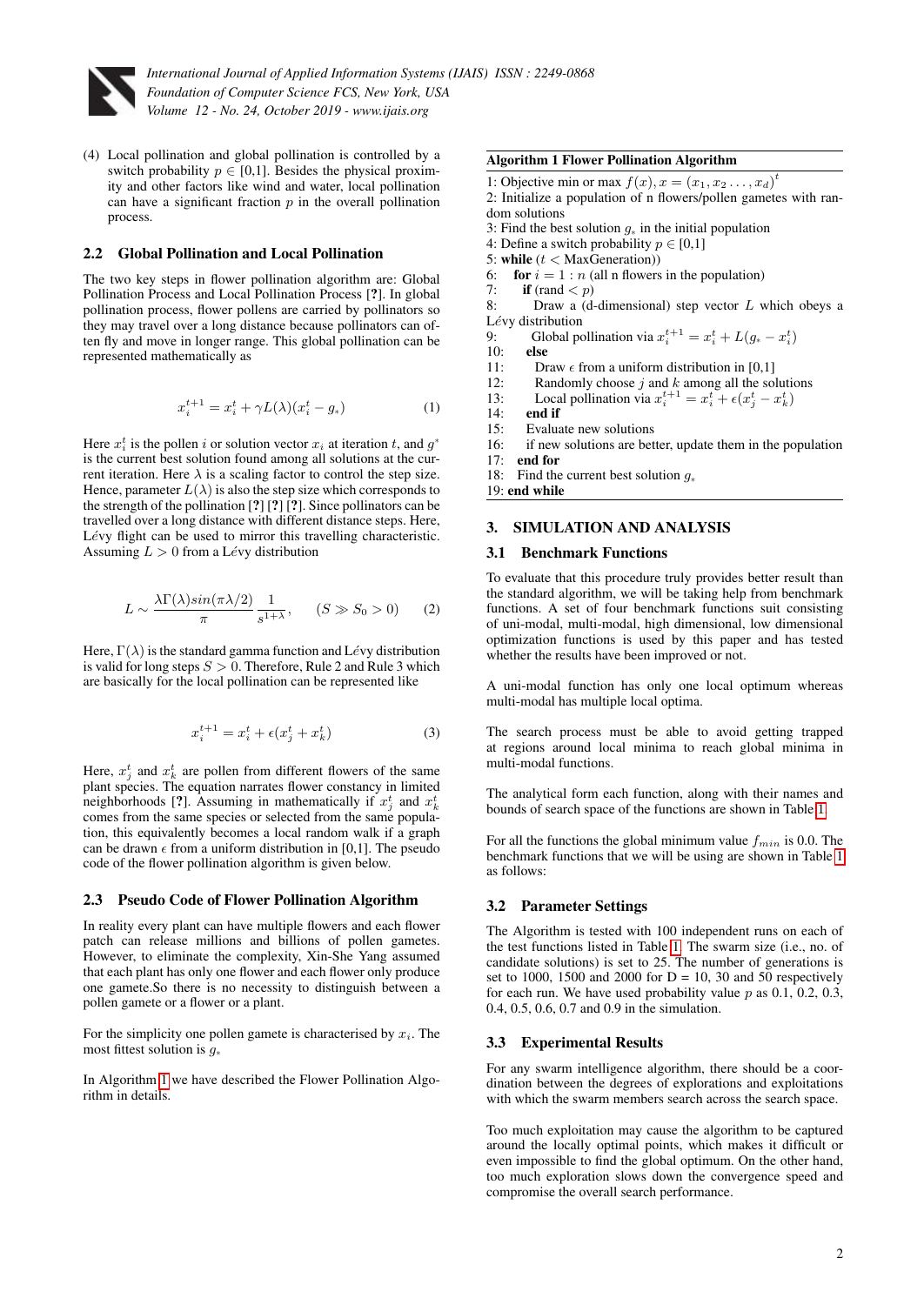

<span id="page-2-0"></span>Table 1. : Benchmark functions used in the experimental studies. Here, D: Dimensionality of the Function, S: Search Space, C: Function Characteristics with Values — U: Uni-modal and M: Multi-modal. For all the function  $f_{min} = 0.0$ 

| <b>Function No</b> | <b>Function Name</b> | D        | $\mathcal{C}$ | S                   | <b>Function Definition</b>                                                          |
|--------------------|----------------------|----------|---------------|---------------------|-------------------------------------------------------------------------------------|
| $f_1$              | Rastrigin            | 10,30,50 | M             | $[-15, 15]^{D}$     | $f_1(x) = 10d + \sum_{i=1}^d (x_i^2 - 10cos(2\pi x_i))$                             |
| $f_2$              | Sphere               | 10,30,50 | $\mathbf{U}$  | $[-5.12, 5.12]^{D}$ | $f_2(x) = \sum_{i=1}^d x_i^2$                                                       |
| $f_3$              | Zakharov             | 10,30,50 | $\mathbf{U}$  | $[-5, 10]^{D}$      | $f_3(x) = \sum_{i=1}^d x_i^2 + (\sum_{i=1}^d 0.5ix_i)^2 + (\sum_{i=1}^d 0.5ix_i)^4$ |
| $f_4$              | Michalewicz          | 10,30,50 | M             | $[0,\pi]^D$         | $f_4(x) = -\sum_{i=1}^d \sin(x_i) sin^{2m}(\frac{ix_i^2}{\pi})$                     |

Flower Pollination Algorithm controls the degrees of explorations and exploitations with a switch probability  $p$ . In FPA the global and local pollination technique is used to balance between explorations and exploitations.

In global pollination, the Lévy distribution is applied to generate new solutions; while in local pollination new solutions are generated using randomly selected local solutions. The Lévy distribution has the capability to generate new solutions with bigger mutation step size. Thus the algorithm is more likely to escape from the locally optimal points.

For simulation, four benchmark functions have been used in this experiment. Among them Sphere Function and Zakharov Function are uni-modal and Rastrigin Function and Michalewicz Function are multi-modal. In Table [2](#page-3-0) and Table [3](#page-4-0) , it can be seen that the solution quality (mean value) is much better for Probability values lower for the uni-modal function and higher for the multi-modal function. Also the probability decreases inversely with the dimension can be observed by the values of this tables.

In this paper, the values of minimum mean with reference to probability in different dimensions for the four functions is plotted to gather some knowledge in which values of  $p$  the functions gives the best result.

#### For uni-modal functions,

Figure [1](#page-2-1) shows that the value of  $f_{min}$  increases with the increase of probability.So it may be expected that the best result may be obtain from probability value 0.1.

Figure [2](#page-2-2) shows that the value of  $f_{min}$  decreases with the increase of probability upto it reaches a neighbouring area of probability 0.5 for dimension 10 and dimention 30.But for dimension 50 the value of  $f_{min}$  increases with probability. So the best result may be obtained from probability value 0.5 for dimension 10 and dimension 30 and for dimension 50 the value of  $p$  may be 0.1 to 0.4 to obtain the best result can be expected.

#### For multi-modal functions,

Figure [3](#page-5-7) shows that the value of  $f_{min}$  decreases with the increase of probability upto it reaches a neighbouring area of probability 0.5. After that it starts increasing again with the

<span id="page-2-1"></span>





<span id="page-2-2"></span>

Fig. 2: Zakharov Function

probability. So the best result may be obtain from probability value 0.5.

Figure [4](#page-5-8) shows that the value of  $f_{min}$  decreases with the increase of probability upto 0.5.After that it starts increasing again. So the best result may be obtain from probability value 0.5 can be expected.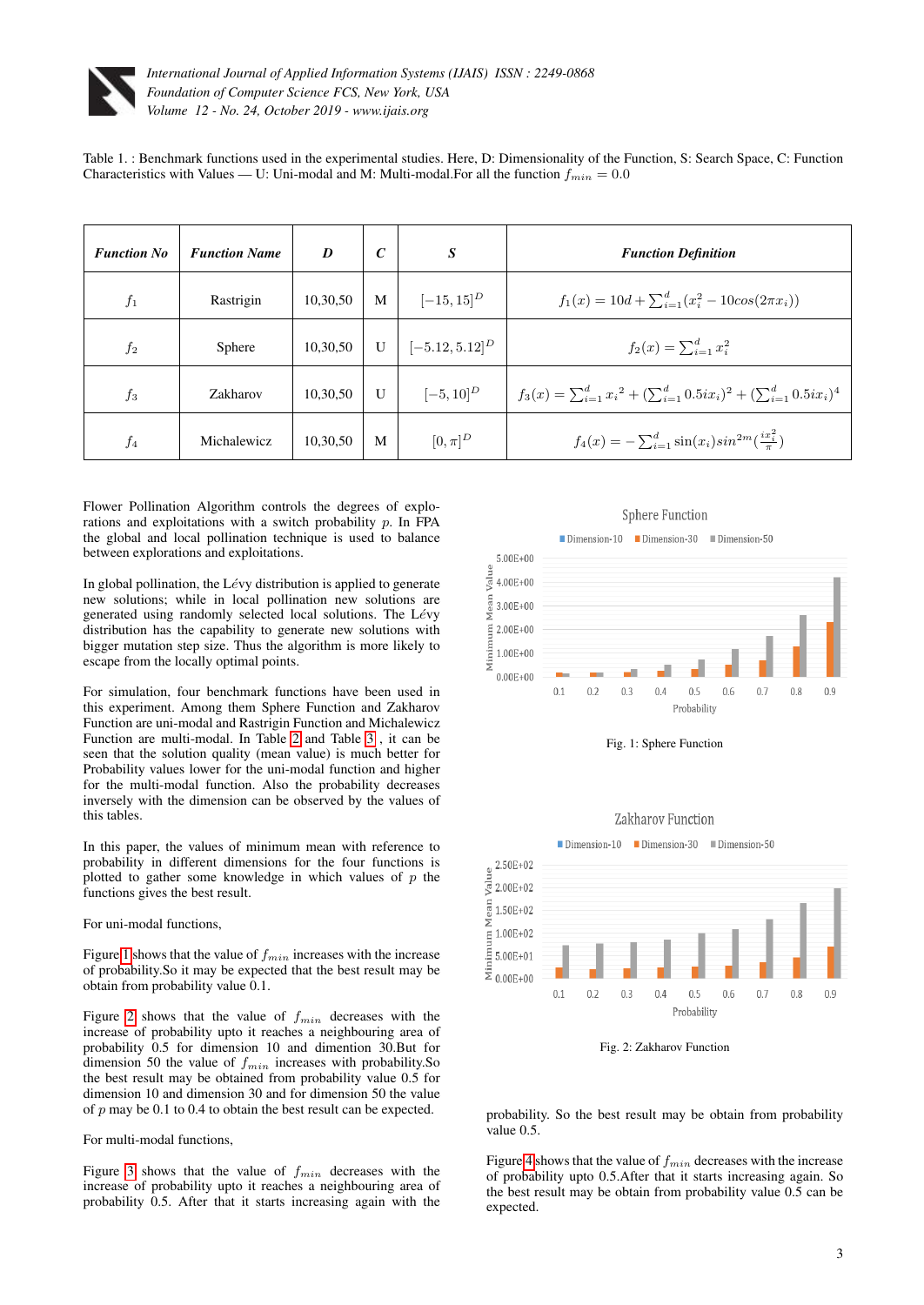

<span id="page-3-0"></span>Table 2. : Comparison of Probability  $p$  used in FPA on four standard benchmark functions. Algorithms are run 100 different times on each of the functions. The best result for each probability with each dimensionality is marked with boldface font.

| <b>Function Number</b> | <b>Function Name</b> | Probability | <b>Dimension</b>       | <b>Best</b>          | <b>Worst</b>         | <b>Mean</b>          | <b>Median</b>        | $\boldsymbol{SD}$    |
|------------------------|----------------------|-------------|------------------------|----------------------|----------------------|----------------------|----------------------|----------------------|
|                        |                      | 0.1         |                        | 1.75E+01             | $6.21E + 01$         | 3.20E+01             | 3.14E+01             | 7.86E+00             |
|                        |                      | 0.2         | $10\,$                 | 1.16E+01             | 4.89E+01             | 2.60E+01             | 2.56E+01             | $6.69E + 00$         |
|                        |                      | 0.3         |                        | 1.34E+01             | 3.47E+01             | 2.25E+01             | 2.18E+01             | 5.11E+00             |
|                        |                      | 0.4         |                        | 9.36E+00             | $3.34E + 01$         | 2.03E+01             | 1.95E+01             | 4.95E+00             |
|                        |                      | 0.5         |                        | 1.00E+01             | 3.46E+01             | 2.03E+01             | 1.91E+01             | 5.23E+00             |
|                        |                      | 0.6         |                        | $9.62E + 00$         | 3.15E+01             | $2.01E + 01$         | 2.01E+01             | 5.09E+00             |
|                        |                      | 0.7         |                        | 1.18E+01             | 3.05E+01             | 2.03E+01             | 1.95E+01             | 4.44E+00             |
|                        |                      | 0.8         |                        | 1.12E+01             | 3.52E+01             | 2.37E+01             | 2.31E+01             | 4.95E+00             |
|                        |                      | 0.9         |                        | 2.27E+01             | 5.56E+01             | 3.81E+01             | 3.76E+01             | 6.49E+00             |
|                        |                      | 0.1         | 30                     | $1.04E + 02$         | 2.27E+02             | 1.60E+02             | 1.61E+02             | 2.34E+01             |
|                        |                      | 0.2         |                        | 8.58E+01             | 1.86E+02             | 1.35E+02             | 1.36E+02             | 2.20E+01             |
|                        |                      | 0.3         |                        | 6.66E+01             | 2.05E+02             | 1.27E+02             | 1.29E+02             | 2.46E+01             |
|                        |                      | 0.4         |                        | 7.84E+01             | 1.72E+02             | 1.21E+02             | 1.20E+02             | $2.02E + 01$         |
| $\mathbf{1}$           | Rastrigin            | $0.5\,$     |                        | 7.16E+01             | 1.72E+02             | $1.17E + 02$         | 1.16E+02             | 1.91E+01             |
|                        |                      | 0.6         |                        | 8.02E+01             | 1.95E+02             | $1.20E + 02$         | 1.19E+02             | 2.06E+01             |
|                        |                      | 0.7         |                        | 7.79E+01             | 1.88E+02             | $1.22E + 02$         | 1.22E+02             | 1.94E+01             |
|                        |                      | 0.8         |                        | 9.51E+01             | 2.07E+02             | 1.39E+02             | 1.38E+02             | 1.95E+01             |
|                        |                      | 0.9         |                        | 1.56E+02             | $2.57E+02$           | 1.94E+02             | 1.90E+02             | 1.90E+01             |
|                        |                      | 0.1<br>0.2  |                        | $1.64E + 02$         | 3.50E+02             | 2.59E+02             | 2.57E+02             | 3.80E+01             |
|                        |                      | 0.3         |                        | 1.47E+02<br>1.34E+02 | 3.19E+02<br>3.09E+02 | 2.30E+02<br>2.15E+02 | 2.30E+02<br>2.14E+02 | 3.26E+01<br>3.32E+01 |
|                        |                      | 0.4         |                        | 1.38E+02             | 2.65E+02             | 2.06E+02             | 2.07E+02             | 2.73E+01             |
|                        |                      | 0.5         |                        | 9.23E+01             | 2.82E+02             | 2.08E+02             | 2.09E+02             | 3.06E+01             |
|                        |                      | $0.6\,$     | $50\,$                 | 1.51E+02             | 2.83E+02             | $2.05E + 02$         | 2.01E+02             | 2.87E+01             |
|                        |                      | 0.7         |                        | 1.36E+02             | 2.80E+02             | 2.12E+02             | 2.09E+02             | $2.67E + 01$         |
|                        |                      | 0.8         |                        | 1.76E+02             | 3.11E+02             | 2.37E+02             | 2.37E+02             | 2.82E+01             |
|                        |                      | 0.9         |                        | 2.45E+02             | 3.79E+02             | 3.08E+02             | 3.07E+02             | 2.73E+01             |
|                        |                      | 0.1         | $10\,$<br>$30\,$<br>50 | 2.45E-04             | 1.30E-02             | 2.57E-03             | 2.13E-03             | 1.75E-03             |
|                        |                      | 0.2         |                        | 3.29E-05             | 8.31E-04             | 1.68E-04             | 1.33E-04             | 1.35E-04             |
|                        |                      | 0.3         |                        | 4.14E-06             | 1.08E-04             | 2.12E-05             | 1.64E-05             | 1.76E-05             |
|                        |                      | 0.4         |                        | 1.02E-06             | 6.47E-05             | 6.98E-06             | 4.30E-06             | 9.67E-06             |
|                        |                      | $0.5\,$     |                        | 1.55E-07             | 1.31E-05             | 2.47E-06             | 1.72E-06             | 2.12E-06             |
|                        | Sphere               | 0.6         |                        | 2.53E-07             | 1.63E-05             | 2.68E-06             | 1.95E-06             | 2.73E-06             |
|                        |                      | 0.7         |                        | 7.02E-07             | 4.65E-05             | $9.02E-06$           | 6.35E-06             | 8.13E-06             |
|                        |                      | $\rm 0.8$   |                        | 1.44E-05             | 5.81E-04             | 1.46E-04             | 1.18E-04             | 1.09E-04             |
|                        |                      | 0.9         |                        | 1.99E-03             | 2.84E-02             | 1.08E-02             | 9.21E-03             | 5.87E-03             |
|                        |                      | 0.1         |                        | 6.30E-02             | 4.22E-01             | 1.97E-01             | 1.78E-01             | $8.21E-02$           |
|                        |                      | 0.2         |                        | 5.63E-02             | 6.90E-01             | 1.93E-01             | 1.78E-01             | 1.06E-01             |
|                        |                      | 0.3         |                        | 3.07E-02             | 6.09E-01             | 2.15E-01             | 2.00E-01             | 1.10E-01             |
|                        |                      | 0.4         |                        | 4.60E-02             | 8.45E-01<br>1.37E+00 | 2.72E-01             | 2.23E-01             | 1.63E-01             |
| $\overline{c}$         |                      | 0.5<br>0.6  |                        | 6.76E-02<br>1.47E-01 | 1.75E+00             | 3.38E-01<br>5.37E-01 | 2.85E-01<br>4.97E-01 | 2.21E-01<br>2.90E-01 |
|                        |                      | 0.7         |                        | 1.17E-01             | 1.81E+00             | 6.96E-01             | 5.91E-01             | 3.63E-01             |
|                        |                      | $0.8\,$     |                        | 3.73E-01             | 3.07E+00             | 1.29E+00             | $1.14E + 00$         | 6.36E-01             |
|                        |                      | 0.9         |                        | 6.50E-01             | 4.73E+00             | 2.31E+00             | 2.17E+00             | 8.02E-01             |
|                        |                      | 0.1         |                        | 6.29E-02             | 3.97E-01             | 1.54E-01             | 1.47E-01             | 5.47E-02             |
|                        |                      | 0.2         |                        | 7.85E-02             | 4.45E-01             | 1.93E-01             | 1.79E-01             | 6.99E-02             |
|                        |                      | 0.3         |                        | 7.78E-02             | 9.25E-01             | 3.41E-01             | 3.03E-01             | 1.72E-01             |
|                        |                      | 0.4         |                        | 1.72E-01             | 1.44E+00             | 5.29E-01             | 4.81E-01             | 2.42E-01             |
|                        |                      | 0.5         |                        | 2.22E-01             | 1.70E+00             | 7.41E-01             | 6.54E-01             | 3.18E-01             |
|                        |                      | 0.6         |                        | 3.94E-01             | 5.60E+00             | 1.18E+00             | 1.05E+00             | 6.54E-01             |
|                        |                      | 0.7         |                        | 5.44E-01             | 3.94E+00             | 1.73E+00             | $1.74E + 00$         | 6.87E-01             |
|                        |                      | $0.8\,$     |                        | 9.84E-01             | 6.40E+00             | $2.61E + 00$         | 2.36E+00             | 9.47E-01             |
|                        |                      | 0.9         |                        | 1.82E+00             | 7.60E+00             | 4.21E+00             | $4.04E + 00$         | 1.34E+00             |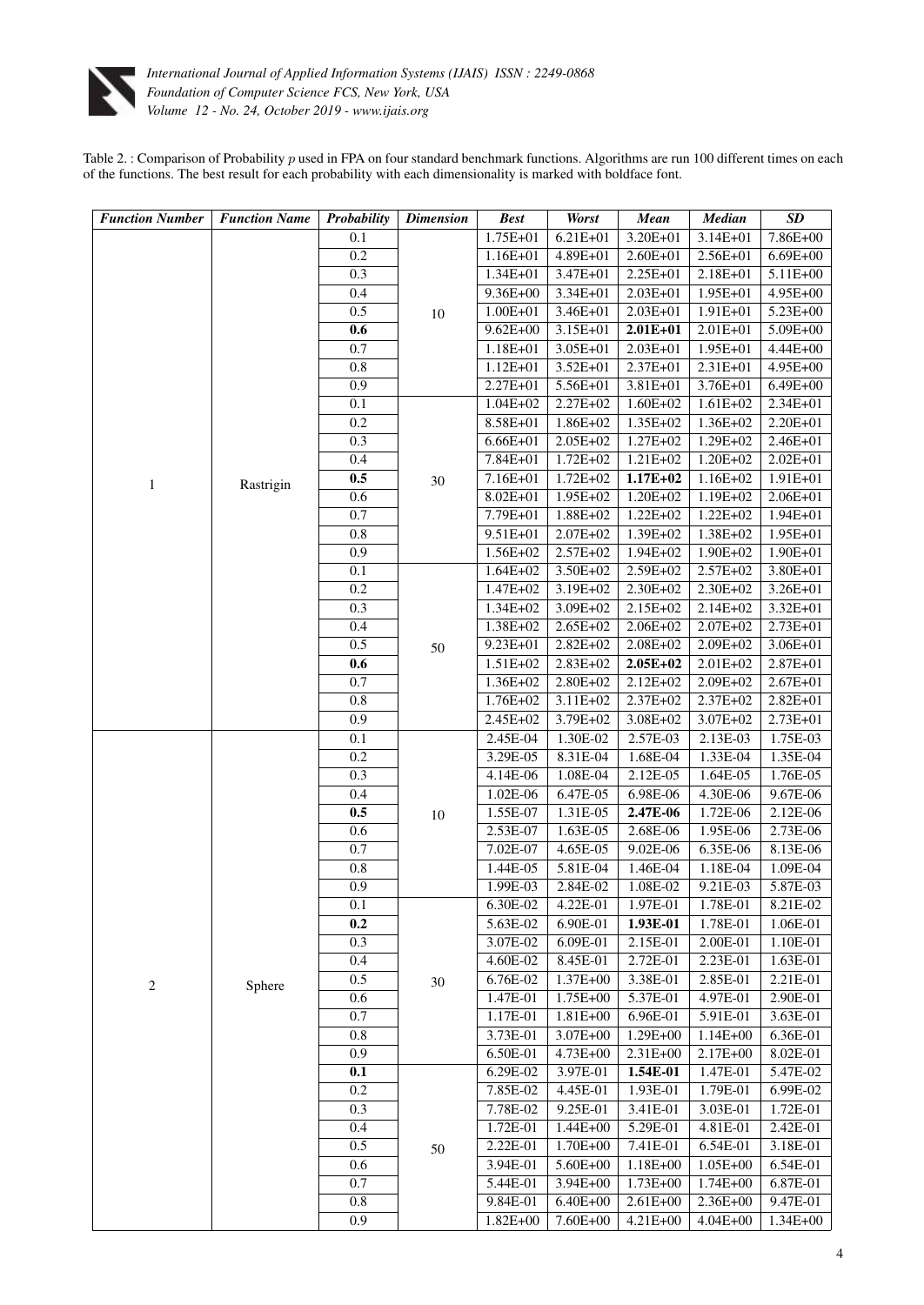

<span id="page-4-0"></span>Table  $3.$ : Comparison of Probability  $p$  used in FPA on four standard benchmark functions. Algorithms are run 100 different times on each of the functions. The best result for each probability with each dimensionality is marked with boldface font.

| <b>Function Number</b> | <b>Function Name</b> | Probability | <b>Dimension</b> | <b>Best</b>                  | <b>Worst</b>         | <b>Mean</b>          | <b>Median</b>              | SD                           |
|------------------------|----------------------|-------------|------------------|------------------------------|----------------------|----------------------|----------------------------|------------------------------|
|                        |                      | 0.1         |                  | 1.49E-02                     | 5.35E-01             | 8.21E-02             | 6.60E-02                   | 6.88E-02                     |
|                        |                      | 0.2         | 10               | 1.06E-04                     | 1.29E-02             | 3.05E-03             | 2.21E-03                   | 2.37E-03                     |
|                        |                      | 0.3         |                  | 1.86E-05                     | 2.05E-03             | 2.78E-04             | 1.98E-04                   | 2.79E-04                     |
|                        |                      | 0.4         |                  | 1.27E-06                     | 2.83E-04             | 4.78E-05             | 3.71E-05                   | 4.10E-05                     |
|                        |                      | 0.5         |                  | 1.83E-06                     | 9.27E-05             | 1.66E-05             | 1.26E-05                   | 1.49E-05                     |
|                        |                      | 0.6         |                  | 1.91E-06                     | 1.47E-04             | 1.91E-05             | 1.30E-05                   | 2.16E-05                     |
|                        |                      | 0.7         |                  | 3.24E-06                     | 2.47E-04             | 6.65E-05             | 5.48E-05                   | 4.89E-05                     |
|                        |                      | 0.8         |                  | 5.27E-05                     | 4.52E-03             | 9.56E-04             | 7.51E-04                   | 7.48E-04                     |
|                        |                      | 0.9         |                  | 1.80E-02                     | 3.38E-01             | 8.49E-02             | 7.11E-02                   | 5.71E-02                     |
|                        |                      | 0.1         | 30               | 8.95E+00                     | 5.30E+01             | 2.47E+01             | $2.30E + 01$               | $9.01E + 00$                 |
|                        |                      | 0.2         |                  | $6.06E + 00$                 | 5.92E+01             | $2.14E + 01$         | $1.95E + 01$               | $9.57E + 00$                 |
|                        |                      | 0.3         |                  | $5.42E + 00$                 | $6.99E + 01$         | 2.32E+01             | $2.09E + 01$               | $1.13E + 01$                 |
|                        |                      | 0.4         |                  | $6.27E + 00$                 | 7.58E+01             | 2.45E+01             | 2.08E+01                   | $1.39E + 01$                 |
| 3                      | Zakharov             | 0.5         |                  | 8.79E+00                     | 6.76E+01             | $2.69E + 01$         | $2.52E + 01$               | $1.12E + 01$                 |
|                        |                      | 0.6         |                  | $1.15E + 01$                 | 6.71E+01             | $2.92E+01$           | $2.64E + 01$               | $1.26E + 01$                 |
|                        |                      | 0.7         |                  | $1.27E + 01$                 | 9.35E+01             | 3.53E+01             | 3.24E+01                   | $1.52E + 01$                 |
|                        |                      | 0.8         |                  | $1.60E + 01$                 | $1.22E + 02$         | 4.70E+01             | 4.09E+01                   | 2.14E+01                     |
|                        |                      | 0.9         |                  | $2.43E + 01$                 | $1.46E + 02$         | 7.01E+01             | $6.63E + 01$               | 2.68E+01                     |
|                        |                      | 0.1         |                  | $3.64E + 01$                 | 1.73E+02             | 7.36E+01             | 7.01E+01                   | $2.16E + 01$                 |
|                        |                      | 0.2         |                  | $3.14E + 01$                 | $1.50E + 02$         | 7.73E+01             | 7.55E+01                   | 2.54E+01                     |
|                        |                      | 0.3         |                  | $2.15E+01$                   | 1.91E+02             | 8.01E+01             | 7.91E+01                   | 2.91E+01                     |
|                        |                      | 0.4         |                  | $4.03E + 01$                 | 1.79E+02             | 8.58E+01             | 8.64E+01                   | 2.88E+01                     |
|                        |                      | 0.5         | 50               | 3.86E+01                     | 2.62E+02             | $1.00E + 02$         | 9.36E+01                   | $3.53E + 01$                 |
|                        |                      | 0.6         |                  | $5.63E + 01$                 | $2.24E + 02$         | $1.09E + 02$         | 9.73E+01                   | $3.82E + 01$                 |
|                        |                      | 0.7         |                  | 7.15E+01                     | 2.71E+02             | 1.31E+02             | 1.22E+02                   | 4.29E+01                     |
|                        |                      | 0.8<br>0.9  |                  | $6.42E + 01$<br>$8.63E + 01$ | 4.40E+02<br>3.97E+02 | 1.66E+02<br>1.98E+02 | $1.56E+02$<br>$1.77E + 02$ | $6.36E + 01$<br>$6.84E + 01$ |
|                        |                      | 0.1         |                  | $-8.61E+00$                  | $-6.69E + 00$        | $-7.48E + 00$        | $-7.46E + 00$              | 3.76E-01                     |
|                        |                      | 0.2         |                  | $-8.41E+00$                  | $-6.48E + 00$        | $-7.55E + 00$        | $-7.48E + 00$              | 4.25E-01                     |
|                        |                      | 0.3         |                  | $-8.55E+00$                  | $-6.76E+00$          | $-7.56E+00$          | $-7.59E + 00$              | 3.70E-01                     |
|                        |                      | 0.4         |                  | $-8.76E+00$                  | $-6.48E + 00$        | $-7.51E + 00$        | $-7.49E + 00$              | 4.11E-01                     |
|                        |                      | 0.5         |                  | $-8.64E + 00$                | $-6.65E + 00$        | $-7.55E + 00$        | $-7.46E + 00$              | 3.87E-01                     |
|                        |                      | 0.6         | 10               | $-8.26E + 00$                | $-6.56E+00$          | $-7.41E+00$          | $-7.36E + 00$              | 3.51E-01                     |
|                        | Michalewicz          | 0.7         |                  | $-8.38E + 00$                | $-6.29E + 00$        | $-7.20E + 00$        | $-7.15E + 00$              | 4.12E-01                     |
|                        |                      | 0.8         |                  | $-7.97E + 00$                | $-6.15E+00$          | $-7.01E + 00$        | $-7.07E + 00$              | 4.06E-01                     |
|                        |                      | 0.9         |                  | $-7.29E + 00$                | $-5.92E+00$          | $-6.46E + 00$        | $-6.40E + 00$              | 3.34E-01                     |
|                        |                      | 0.1         | 30               | $-1.88E + 01$                | $-1.42E + 01$        | $-1.59E + 01$        | $-1.57E + 01$              | 8.88E-01                     |
|                        |                      | 0.2         |                  | $-1.82E + 01$                | $-1.43E + 01$        | $-1.59E+01$          | $-1.58E + 01$              | 8.46E-01                     |
|                        |                      | 0.3         |                  | $-1.89E + 01$                | $-1.40E + 01$        | $-1.59E + 01$        | $-1.57E + 01$              | 9.68E-01                     |
|                        |                      | 0.4         |                  | $-1.77E + 01$                | $-1.37E + 01$        | $-1.57E + 01$        | $-1.57E + 01$              | 8.65E-01                     |
| 4                      |                      | 0.5         |                  | $-1.87E + 01$                | $-1.36E + 01$        | $-1.57E+01$          | $-1.56E + 01$              | $1.05E + 00$                 |
|                        |                      | 0.6         |                  | $-1.83E + 01$                | $-1.35E + 01$        | $-1.56E + 01$        | $-1.55E+01$                | $1.00E + 00$                 |
|                        |                      | 0.7         |                  | $-1.84E + 01$                | $-1.35E + 01$        | $-1.52E+01$          | $-1.51E + 01$              | 8.75E-01                     |
|                        |                      | 0.8         |                  | $-1.70E + 01$                | $-1.28E + 01$        | $-1.45E + 01$        | $-1.44E + 01$              | 7.82E-01                     |
|                        |                      | 0.9         |                  | $-1.55E + 01$                | $-1.18E + 01$        | $-1.33E+01$          | $-1.33E + 01$              | 6.92E-01                     |
|                        |                      | 0.1         | 50               | $-2.67E + 01$                | $-1.91E+01$          | $-2.10E + 01$        | $-2.09E + 01$              | $1.33E + 00$                 |
|                        |                      | 0.2         |                  | $-2.65E+01$                  | $-1.87E + 01$        | $-2.13E+01$          | $-2.10E + 01$              | 1.75E+00                     |
|                        |                      | 0.3         |                  | $-2.82E + 01$                | $-1.86E + 01$        | $-2.16E + 01$        | $-2.16E + 01$              | $1.56E + 00$                 |
|                        |                      | 0.4         |                  | $-2.58E + 01$                | $-1.86E + 01$        | $-2.19E + 01$        | $-2.19E + 01$              | $1.64E + 00$                 |
|                        |                      | 0.5         |                  | $-2.94E + 01$                | $-1.87E + 01$        | $-2.19E + 01$        | $-2.15E+01$                | $2.04E + 00$                 |
|                        |                      | 0.6         |                  | $-2.69E + 01$                | $-1.77E + 01$        | $-2.20E+01$          | $-2.17E + 01$              | $1.65E + 00$                 |
|                        |                      | 0.7         |                  | $-2.60E + 01$                | $-1.85E + 01$        | $-2.11E+01$          | $-2.09E + 01$              | $1.54E + 00$                 |
|                        |                      | 0.8         |                  | $-2.37E + 01$                | $-1.78E + 01$        | $-2.06E + 01$        | $-2.05E + 01$              | $1.16E + 00$                 |
|                        |                      | 0.9         |                  | $-2.25E+01$                  | $-1.69E + 01$        | $-1.92E + 01$        | $-1.92E+01$                | $1.11E + 00$                 |